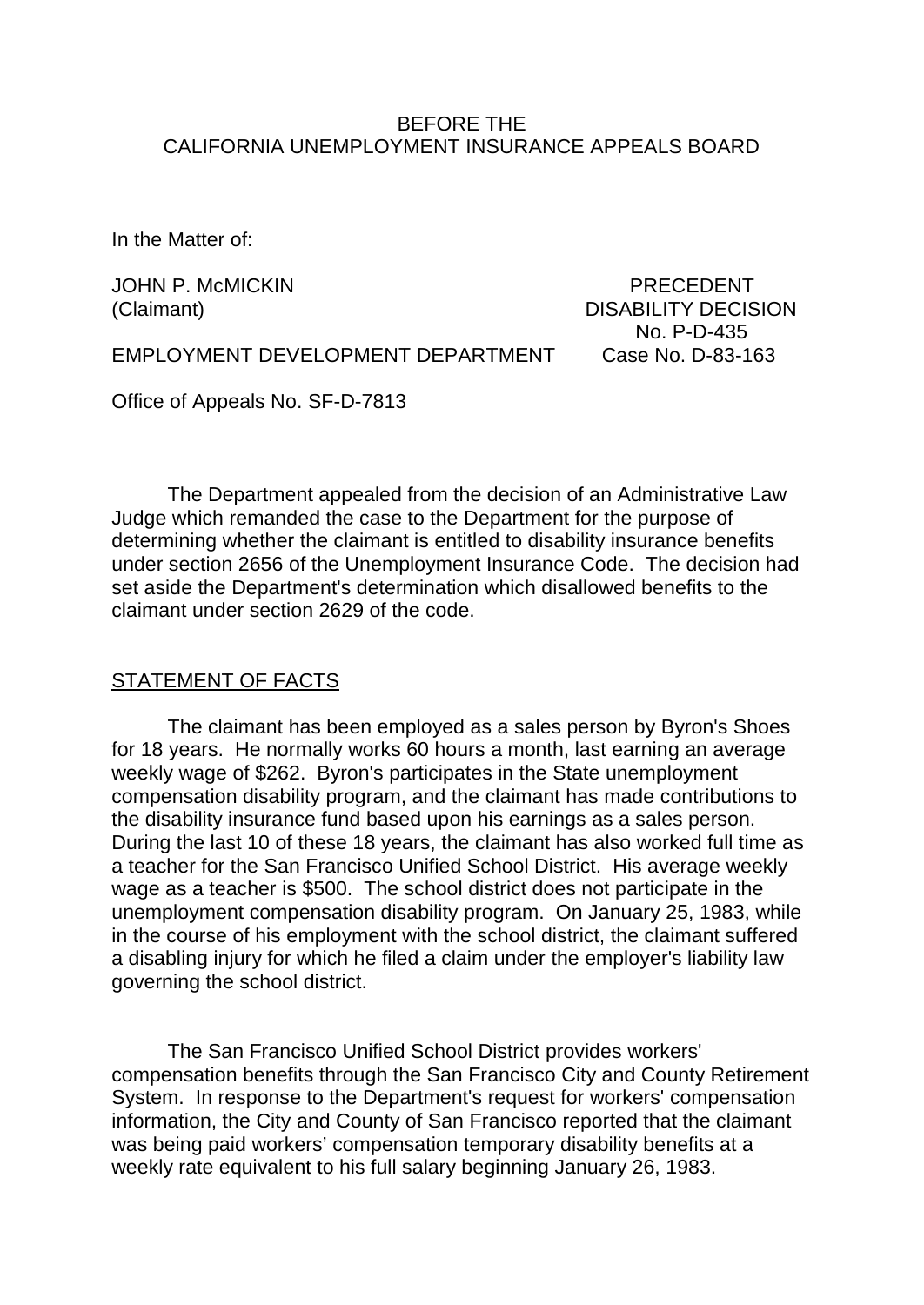On February 2, 1983, the claimant filed a claim for State unemployment compensation disability benefits, identifying Byron's Shoes as his last employer and describing the injuries suffered by him on January 25. A physician's report accompanying this claim showed that the claimant was incapable of performing his regular work beginning January 25, 1983, and that his disability would probably continue until March 7, 1983. Upon learning of the claimant's receipt of workers' compensation benefits from the City and County of San Francisco, the Department disallowed the claim for unemployment compensation disability benefits.

The claimant's potential disability insurance award is \$152 per week.

# REASONS FOR DECISION

The novel issues before us require an examination into the entire disability insurance program. We note at the outset that section 140.5 of the Unemployment Insurance Code provides that unemployment compensation disability benefits are payments to an eligible unemployed individual with respect to wage losses sustained due to unemployment resulting from illness or other disability. In line with this concept of wage loss, the code disallows benefits to a disabled individual who is in receipt of certain income from other sources.

Code section 2628 reads as follows:

"An individual is not eligible for disability benefits with respect to any period for which the director finds that he has received or is entitled to receive unemployment compensation benefits under Part 1 of this division or under an unemployment compensation act of any other state or of the Federal Government."

An individual is not entitled to disability benefits if he or she receives unemployment compensation, regardless of the amount of such unemployment insurance benefits.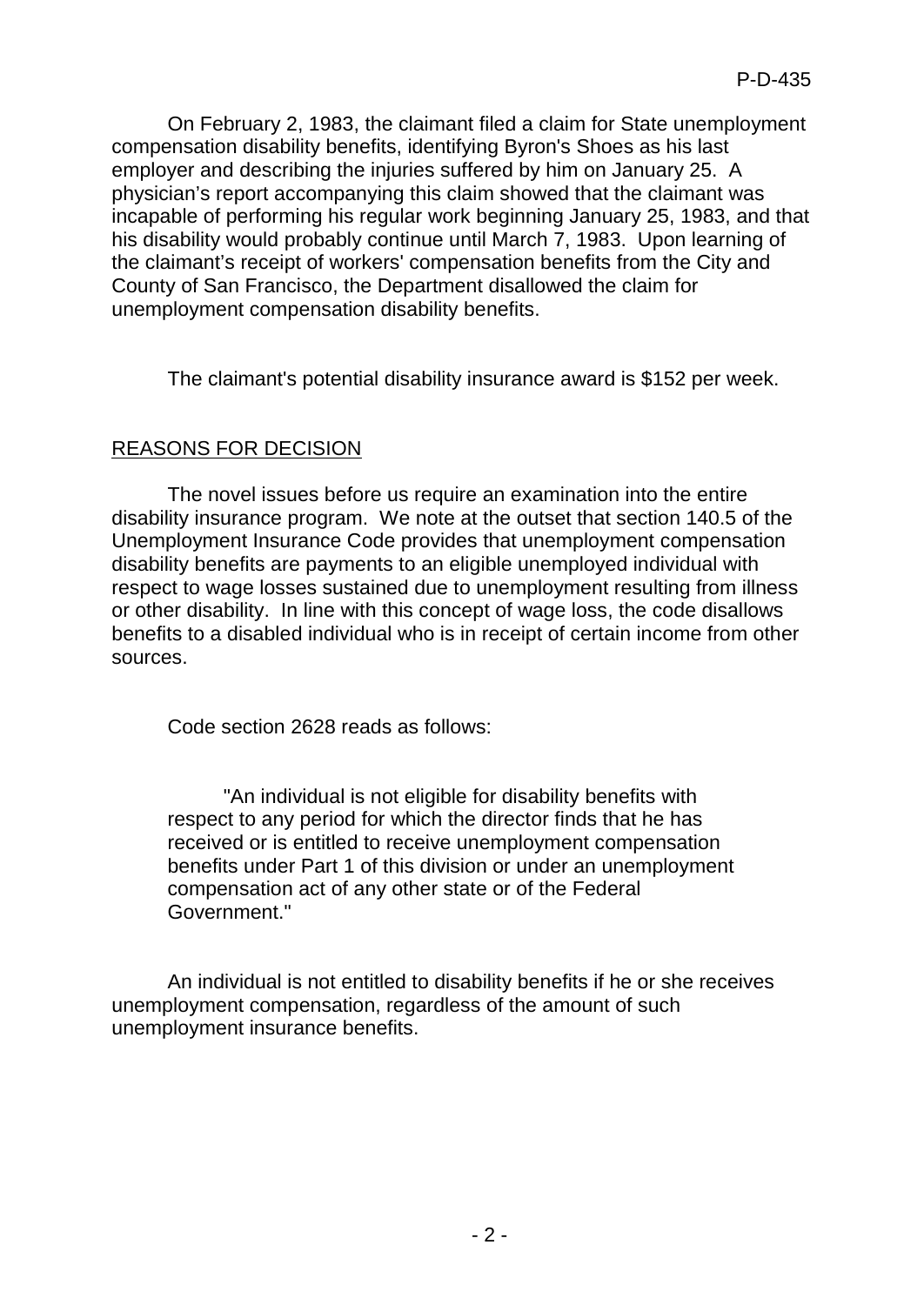Code section 2629 provides:

"(a) Except as provided in this section, an individual is not eligible for disability benefits under this part for any day of unemployment and disability for which he has received, or is entitled to receive 'other benefits' in the form of cash payments."

"Other benefits" are defined as temporary disability benefits received under any workers' compensation law or employer's liability law. Subsection (c) provides that if such "other benefits" are less than the amount an individual would otherwise receive as disability benefits, he or she shall be entitled to receive disability benefits reduced by the amount of such "other benefits." Unlike section 2628 which totally denies benefits if an individual receives unemployment compensation, this section permits the payment of disability benefits as long as "other benefits" do not exceed the claimant's disability benefit amount.

A third method of handling income received by a disabled individual is provided in code section 2656. It provides:

"An individual eligible to receive disability benefits who receives wages or regular wages from his or her employer during the period of his or her disability shall be paid disability benefits for any day in an amount not to exceed his or her maximum daily amount which together with the wages or regular wages does not exceed for such day one-seventh of his or her weekly wage, exclusive of wages paid for overtime work, immediately prior to the commencement of his or her disability."

This circuitous adjuration simply means that a disabled worker can receive both wages and disability benefits as long as the combined amount does not exceed the worker's average daily wage. Under this section, a disabled individual who suffers a loss of wages may receive disability benefits even though that portion of wages paid to him exceeds his disability benefit amount. This result is in keeping with the instruction contained in section 140.5 that benefits should be paid "with respect to" wage losses resulting from a worker's disability. The administrative law judge took cognizance of this mandate in remanding the matter to the Department for redetermination.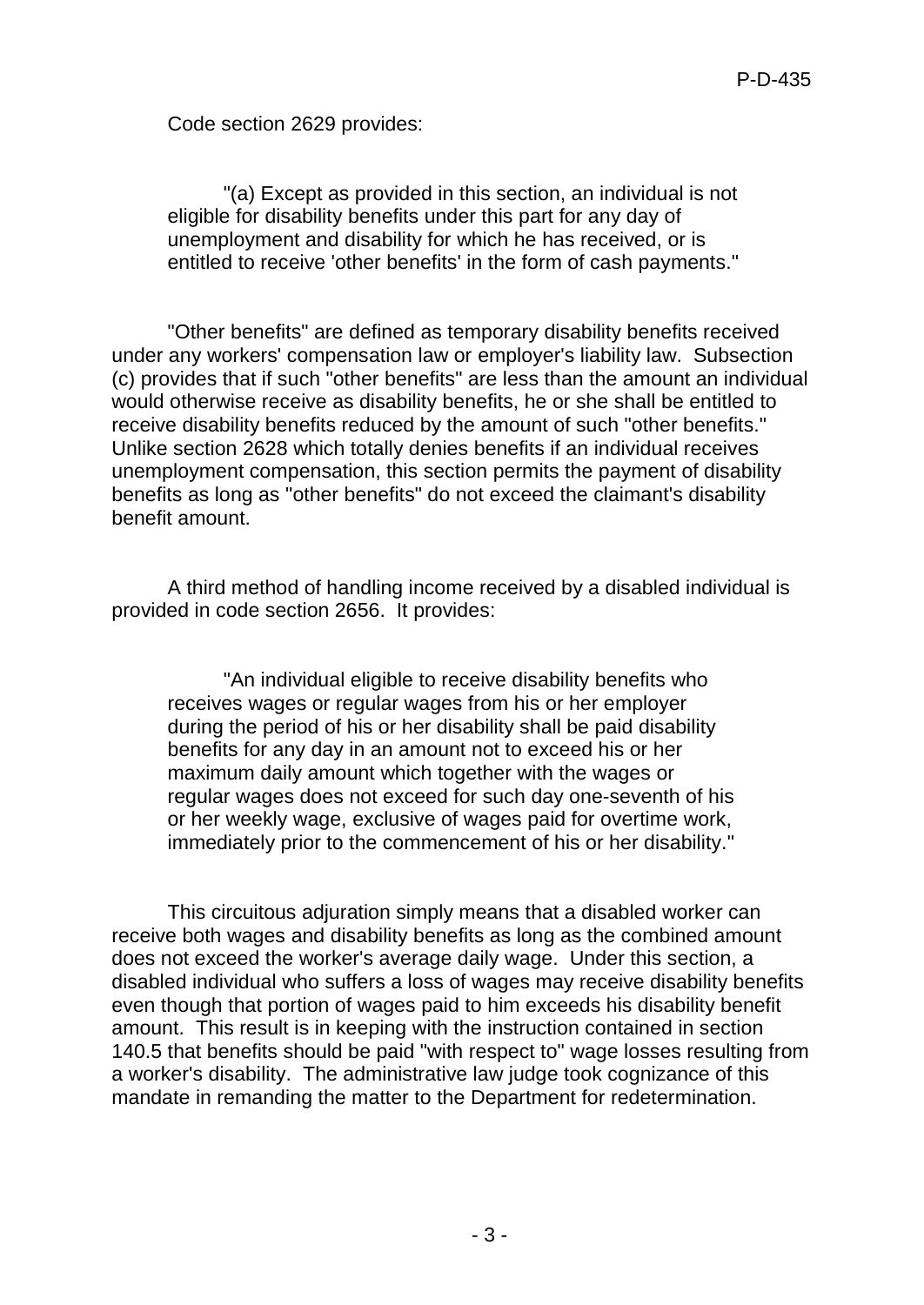We now turn to the question of whether the income received by the claimant during his disability was wages or "other benefits." The administrative law judge concluded that the payments received from the school district were not workers' compensation or benefits received under an employer's liability law merely because the payments are substantially greater than the maximum amount payable under the workers' compensation law, now \$196 weekly (Labor Code sections 4460 and 4463). This conclusion cannot be sustained when we consider the claimant's injury was job related and the employer acknowledges that the monies paid to the claimant is workers' compensation. It is also likely that the City and County of San Francisco provides its teachers with the same benefits received by members of the State Teachers Retirement System which permits payment of disability benefits at a rate equal to the disabled person's regular salary (Government Code section 19869 through 19877).

The weight of the evidence establishes that the payments received by the claimant from Ills school district employer were workers' compensation and, consequently, his entitlement to benefits rests upon section 2629 of the code. Accordingly, we must turn to the facts of this case and consider what effect that section has upon the claimant's entitlement to disability benefits.

As a teacher, the claimant earns wages, the loss of which is not protected by the unemployment compensation disability program. The claimant is also a sales person earning \$262 a week. He has taken the precaution (albeit involuntarily) of providing insurance against the loss of those wages. Does the code prevent the claimant from realizing the benefit of his foresightedness? We think not.

If the claimant were employed only by the school district prior to his becoming disabled, there would be little doubt that he is precluded from receiving disability benefits simply because he suffered no loss of insured wages. The fact is, he did suffer a wage loss, and a substantial one, \$262 a week. None of that loss was reduced by the claimant's receipt of indemnity under a workers' compensation or employers' liability law. The loss was one against which the claimant had insured himself. The fact that he had no loss of his uninsured wages should no more prevent him from collecting on his insurance policy than would the income from inheritance, investment, rents and profits.